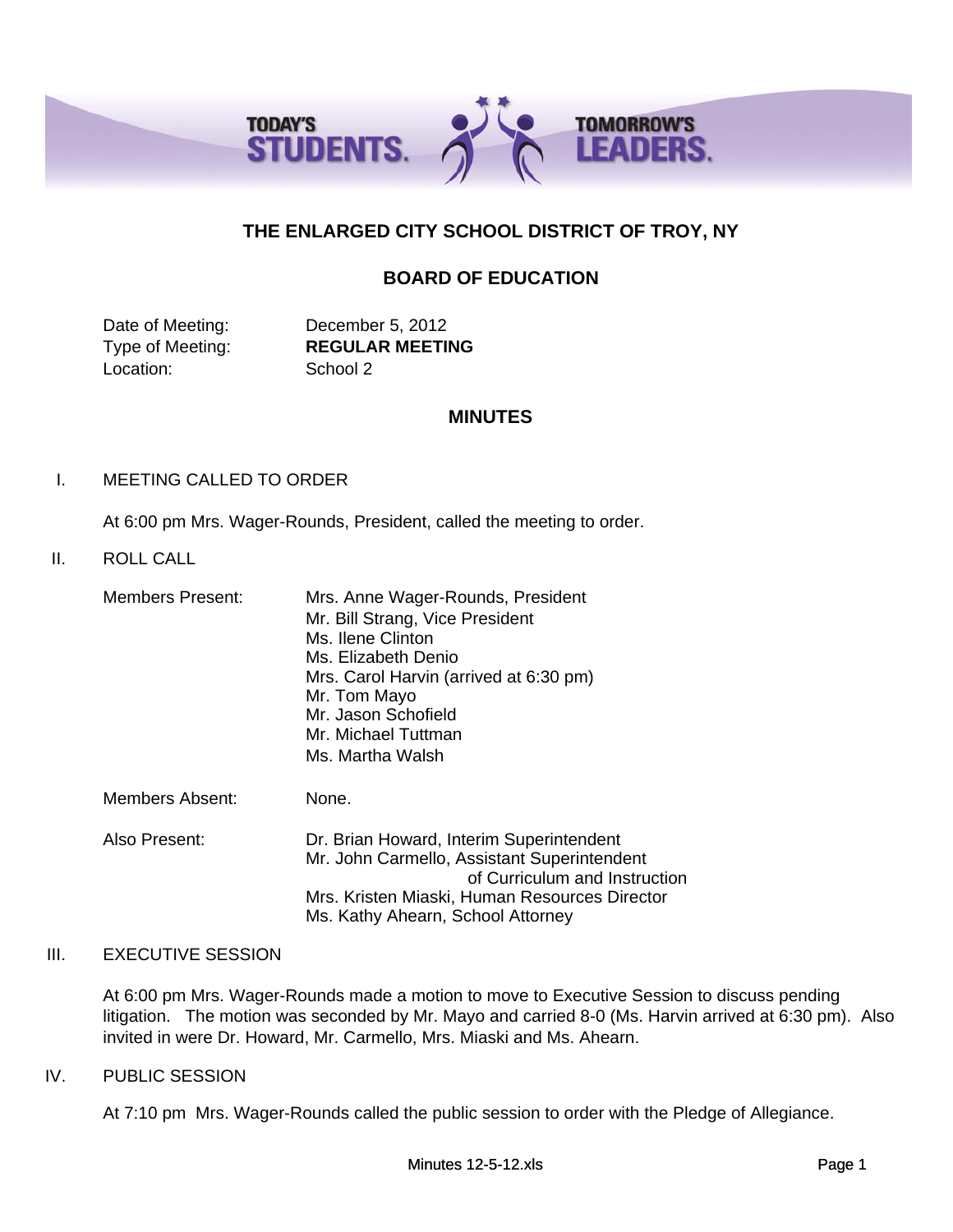# V. DISTRICT COMMUNITY ANNOUNCEMENTS

Mrs. Wager-Rounds recognized THS Junior Kaitlin Cahill as 2012 NYS swim meet finalist in 100M freestyle. Other announcements included District Spelling bee winners Kiona Murray (PS2), Kyla McFadden (CHS) and Carter Washock (PS16). Admission to THS games will be changed to \$1 for students. English as a Second Language students were featured in Times Union and THS Choir performed at Troy's Victorian Stroll. BOE thanked Lindsay Stein for organizing "Blessings in a Backpack" program at School 2.

# VI. CAPITAL PROJECT UPDATE

Kersten Lorcher of Mosaic Architects and Marc Rivers of U.W. Marx reported on the progress of the Capital Project. Construction has moved to the Media Center, ceilings are ready to be painted and lockers will be delivered soon. Photographs were displayed.

## VII. SUPERINTENDENT'S REPORT

Dr. Howard thanked everyone who participated in Troy's Turkey Trot.

# VIII. PRINCIPAL'S PRESENTATION - SCHOOL 2

Linda Martin, Principal of School 2, gave a power point presentation relating to District Goal #1 achieving reading proficiency. She outlined PS2 action plan in response to SQR recommendations which include common themes for ELA, literacy, math, science and social studies. With a new school climate and culture, students have higher expectations. Afterschool and literacy programs have been added this year.

Ms. Martin introduced a fathers involved in a watch dog program at PS 2. These parents are positive role models for students known as "DOGS" (Dads of Great Students). Ms. Martin introduced the following fathers: John Mayben, Eugene Lewis, John Dickson, Kevin Pryor and Dwayne Sims.

# IX. PUBLIC INPUT ON AGENDA AND NON-AGENDA ITEMS

Barbara Urban (taxpayer and retired Troy teacher) - She is opposed to re-naming Doyle Middle School. She was a teacher at DMS for 22 years. During that period some parents were concerned about safety; changing the name will not provide better safety. New building needs to be safe for students and teachers. Changing the school name is a slap in the face to Ken Doyle. Please reconsider this.

Jennifer Pryor (PS2 parent) - Concerned about assistant principal at School 2 and his actions with children.

Mary Lee Piscatella (taxpayer) - There are some students who are attending THS that do not live in the District just so they can play sports. She has notified athletic director and administration of this. She does not want to pay taxes for students who live outside the District.

Eugene Lewis (PS2 parent) - Students are being passed without honest grades and with low reading scores. Students shall be held back if they don't earn grades. We should go back to old way.

# X. APPROVAL OF MINUTES

# **Mrs. Wager-Rounds made a motion to approve the following minutes Second: Mr. Strang Carried: 7-0-2 (Mrs. Harvin and Mrs. Walsh abstained 11/17)**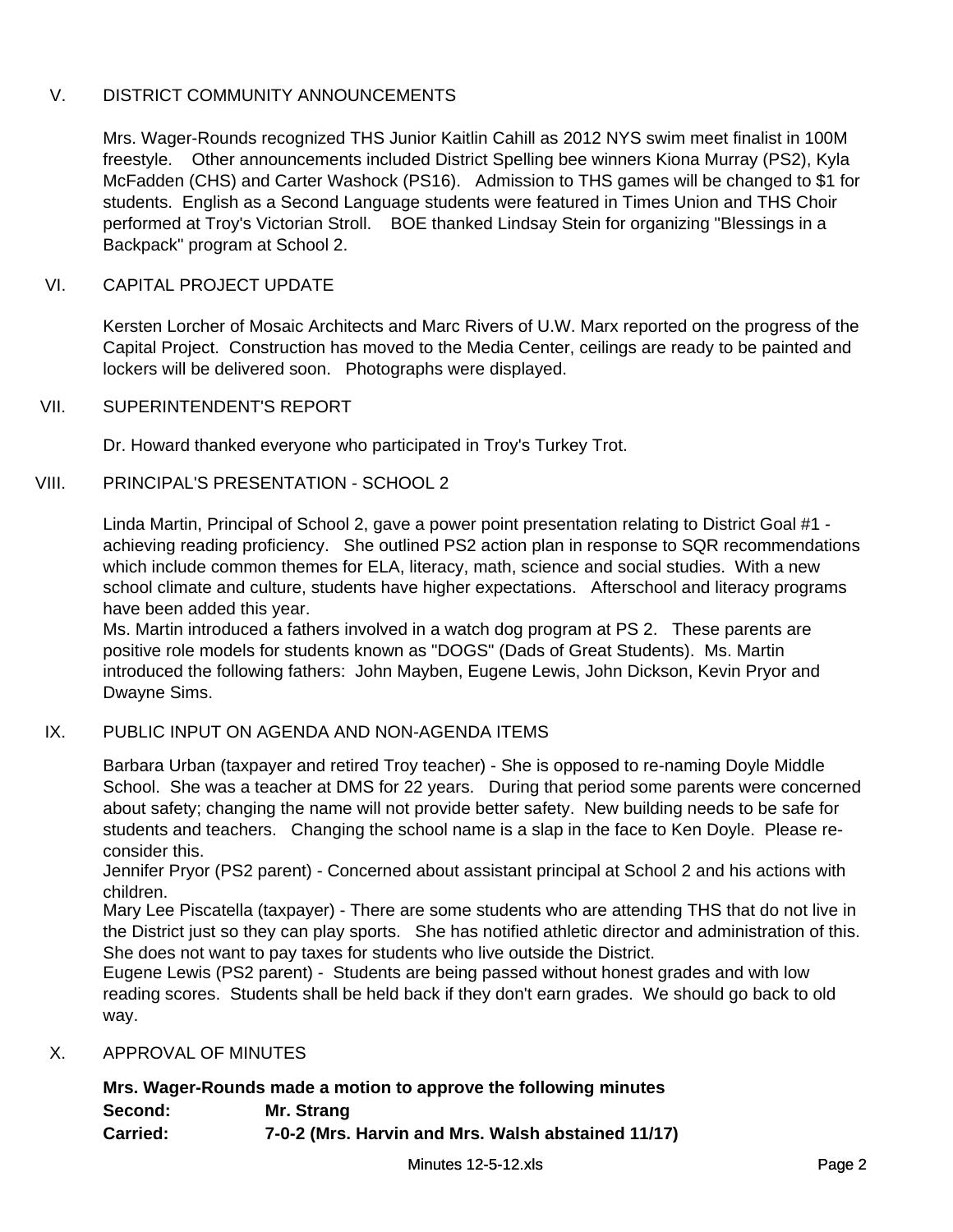BE IT RESOLVED, that the Board of Education, hereby approves the following minutes:

## A. Board Meetings

- 1. Board of Education November 7, 2012 (Regular)
- 2. Board of Education November 19, 2012 (Workshop)

# XI. SUPERINTENDENT'S RECOMMENDATIONS - HUMAN RESOURCES

**Mrs. Wager-Rounds made a motion for Consent Agenda for Items 1-14. Second: Mr. Mayo Carried: 9-0**

A. Staff Matters - Unclassified (reviewed by J. Carmello)

BE IT RESOLVED, that the Board of Education of the Enlarged City School District of Troy, NY, hereby accepts the recommendation of the Superintendent to approve the following unclassified personnel actions:

#### 1. Unclassified Employee - Retirements

| <b>NAME</b>                             | TENURE AREA                                 | % SERVICE | <b>ASSIGNMENT</b>                          | EFFECTIVE DATES    |
|-----------------------------------------|---------------------------------------------|-----------|--------------------------------------------|--------------------|
| a. Linda Marschilok                     | <b>Gen Special Education</b>                | 100%      | <b>THS</b>                                 | 2/1/13             |
|                                         |                                             |           |                                            |                    |
| 2. Unclassified Employee - Resignations |                                             |           |                                            |                    |
|                                         |                                             |           |                                            |                    |
| <b>NAME</b>                             | <b>TENURE AREA</b>                          | % SERVICE | <b>ASSIGNMENT</b>                          | EFFECTIVE DATES    |
|                                         |                                             |           |                                            |                    |
| a. Brianna Olsen                        | <b>School Psychologist</b>                  | 100%      | School 1                                   | 11/30/12           |
|                                         |                                             |           |                                            |                    |
|                                         | 3. Unclassified Employee - Leave of Absence |           |                                            |                    |
|                                         |                                             |           |                                            |                    |
| <b>NAME</b>                             | <b>TENURE AREA</b>                          | % SERVICE | <b>ASSIGNMENT</b>                          | EFFECTIVE DATES    |
|                                         |                                             |           |                                            |                    |
| a. Melissa Reinisch                     | Teaching Assistant                          | 40%       | School 18                                  | 11/27/12 - 1/17/13 |
|                                         |                                             |           | (amend date on BOE Agenda 11/7/12, page 2) |                    |
| a. Richard Steinbach                    | Social Studies                              | 100%      | <b>THS</b>                                 | 12/17/12 - 1/18/13 |
|                                         |                                             |           |                                            |                    |

#### 4. Unclassified Employee - Temporary Appointments

| <b>NAME</b>           | TENURE AREA               | %              | <b>ASSIGN</b>                              | <b>EFFECTIVE</b>  | <b>CERT</b>      | SALARY              |
|-----------------------|---------------------------|----------------|--------------------------------------------|-------------------|------------------|---------------------|
|                       | <b>POSITION TITLE</b>     | <b>SERVICE</b> |                                            | <b>DATES</b>      | <b>STATUS</b>    | RATE                |
| a. Nicholas Benedetto | <b>Technical Subjects</b> | 100%           | <b>THS</b>                                 | 11/1/12 - 6/30/13 | Technology Educ, | \$42,500 (prorated) |
| (R. Philipchik)       |                           |                | (amend date on BOE Agenda 11/7/12, page 2) |                   | Initial          | $(S-1, Col A)$      |
| b. Elizabeth Ciccone  | Reading                   | PT             | Sacred Heart                               |                   | PreK-6, Perm     | \$31.00 / hour      |
| c. Annette Mooney     | <b>Mathematics</b>        | PT             | Sacred Heart                               |                   | PreK-6, Perm     | \$31.00 / hour      |

5. Unclassified Employee - 2012-13 Student Interns (Unpaid)

| NAME          | COLLEGE             | AREA OF STUDY    | <b>SUPERVISOR</b> | ASSIGNMENT |
|---------------|---------------------|------------------|-------------------|------------|
| a. Kelly Maio | College of St. Rose | School Counselor | Laura Stukenborg  | School 16  |
| b. Corie Hart | Sage College        | English          | Melissa Gardner   | <b>DMS</b> |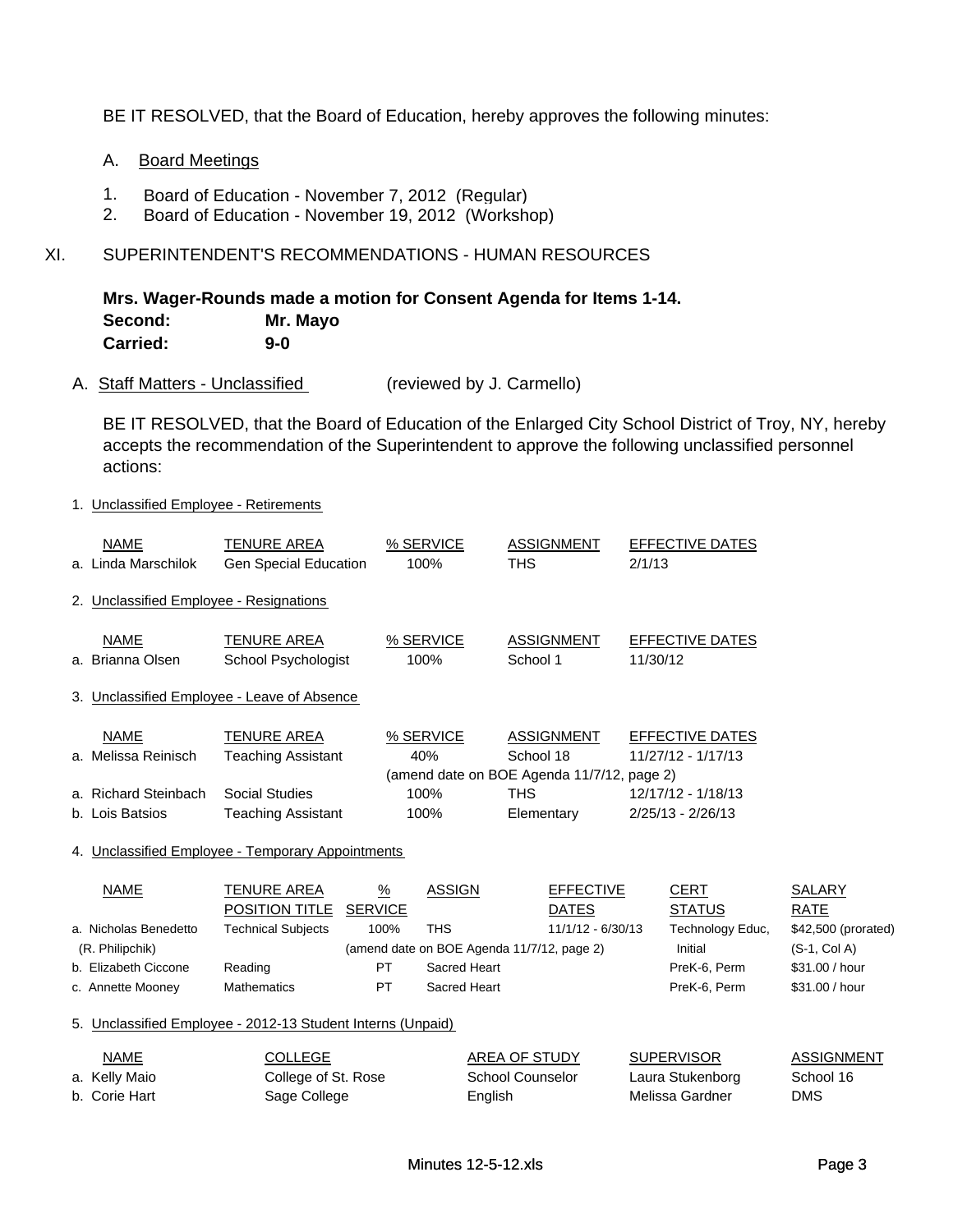## 6. Unclassified Employee - 2012-13 Mentor/Mentee

| <b>MENTEE</b><br>a. Nicholas Benedetto         | <b>TENURE AREA</b><br><b>Technical Subjects</b>                                     | <b>MENTOR</b><br>Andrew Baitinger              | <b>ASSIGNMENT</b><br><b>THS</b>    | <b>SALARY RATE</b><br>\$1,250.00                                           |
|------------------------------------------------|-------------------------------------------------------------------------------------|------------------------------------------------|------------------------------------|----------------------------------------------------------------------------|
|                                                | 7. Unclassified Employee - 2012-13 Extra Assignments                                |                                                |                                    |                                                                            |
|                                                |                                                                                     |                                                |                                    |                                                                            |
| <b>NAME</b><br>a. Rita Cao-Garcia              | <b>TENURE AREA</b><br><b>General Special Education</b>                              | <b>ASSIGNMENT</b><br>School 1                  | \$3,196.43                         | <b>SALARY RATE</b><br>(1/4 of 7th period salary)                           |
|                                                | 8. Unclassified Employee - 2012-13 Odyssey of the Mind Coaches                      |                                                |                                    |                                                                            |
| <b>NAME</b>                                    | <b>ASSIGNMENT</b>                                                                   | <b>MAX HOURS</b>                               |                                    | <b>SALARY RATE</b>                                                         |
| a. Kaela Weatherwax                            | School 14<br>Primary                                                                |                                                | 1-2 hrs/day up to 3 days/week      | \$31.00 / hour                                                             |
| b. Lauren Cannon                               | Primary (shared)<br>School 16                                                       |                                                | 1-2 hrs/day up to 3 days/week      | \$31.00 / hour                                                             |
| c. Siovan McAvoy                               | Primary (shared)<br>School 16                                                       |                                                | 1-2 hrs/day up to 3 days/week      | \$31.00 / hour                                                             |
| d. Amy Fraser                                  | School 18<br>Inter (Shared)                                                         |                                                | 1-2 hrs/day up to 3 days/week      | \$31.00 / hour                                                             |
| e. Genevieve Stinson                           | School 18<br>Inter (Shared)                                                         |                                                | 1-2 hrs/day up to 3 days/week      | \$31.00 / hour                                                             |
|                                                | 9. Unclassified Employee - 2012-13 21st Century Program                             |                                                |                                    |                                                                            |
| <b>NAME</b>                                    | <b>POSITION TITLE</b>                                                               |                                                | <b>SALARY RATE</b>                 |                                                                            |
| a. Sabina Dinardo                              | Substitute Teacher                                                                  |                                                | \$30.00 / hour up to 10 hrs / week |                                                                            |
| b. AnnMarie Jabour                             | Substitute Teacher                                                                  |                                                | \$30.00 / hour up to 10 hrs / week |                                                                            |
|                                                | 10. Unclassified Employee - 2012-13 Elementary Professional Development             |                                                |                                    |                                                                            |
|                                                |                                                                                     |                                                |                                    |                                                                            |
| <b>NAME</b>                                    | <b>TENURE AREA</b>                                                                  | <b>PROGRAM</b>                                 |                                    | <b>SALARY RATE</b>                                                         |
| a. Lauren Reynolds                             | <b>School Counselor</b>                                                             | In-House Program Facilitator                   |                                    | \$1,000<br>(stipend funded by                                              |
|                                                |                                                                                     |                                                | Red Ribbon/Reality Check Program   | Cap Region BOCES)                                                          |
| b. Dawn Bulmer                                 | Elementary                                                                          | Parent Workshop                                |                                    | \$31.00 / hr up to 4 hrs max (UPK)                                         |
| c. Kaela Weatherwax                            | <b>Teaching Assistant</b>                                                           | Parent Workshop                                |                                    | \$26.00 / hr up to 4 hrs max (UPK)                                         |
|                                                | 11. Unclassified Employee - 2012-13 Secondary Professional Development              |                                                |                                    |                                                                            |
| <b>NAME</b>                                    | <b>TENURE AREA</b>                                                                  | <b>PROGRAM</b>                                 |                                    | <b>SALARY RATE</b>                                                         |
| a. Jennifer DeMarco                            | <b>Mathematics</b>                                                                  | <b>Smartboard Training</b>                     |                                    | \$31.00 / hr up to 20 hrs max                                              |
|                                                | 12. Unclassified Employee - 2012-13 School 14 Afterschool Program (Building Budget) |                                                |                                    |                                                                            |
|                                                |                                                                                     |                                                |                                    |                                                                            |
| <b>NAME</b>                                    | <b>TENURE AREA</b>                                                                  | <b>PROGRAM</b>                                 |                                    | <b>SALARY RATE</b>                                                         |
| a. Susan Clermont                              | <b>Physical Education</b>                                                           | <b>AfterSchool Detention</b>                   |                                    | \$31.00 / hr up to 3.5 hrs / wk max                                        |
| b. Sabina Dinardo                              | Elementary                                                                          | Reader's Theatre                               |                                    | \$31.00 / hr up to 3.5 hrs / wk max                                        |
| c. Judith Gawinski                             | Elementary                                                                          | Homework Help                                  |                                    | \$31.00 / hr up to 3.5 hrs / wk max                                        |
| d. Shannon Haegele<br>e. Tara Higgins-Pascucci | Elementary<br>Music                                                                 | <b>Math Maniacs</b><br><b>Reader's Theatre</b> |                                    | \$31.00 / hr up to 3.5 hrs / wk max<br>\$31.00 / hr up to 3.5 hrs / wk max |
| f. Tammie Lockrow                              | <b>Teaching Assistant</b>                                                           | <b>AfterSchool Detention</b>                   |                                    | \$26.00 / hr up to 3.5 hrs / wk max                                        |
|                                                | 13. Unclassified Employee - 2012-13 Spring Musical                                  |                                                |                                    |                                                                            |
|                                                |                                                                                     |                                                |                                    |                                                                            |
| <u>NAME</u>                                    | <b>POSITION TITLE</b>                                                               |                                                | <b>SALARY RATE</b>                 |                                                                            |
| a. Rhonda Hermance                             | Director                                                                            |                                                | \$2,736.00                         |                                                                            |
| b. Lori McAllister                             | <b>Musical Director</b>                                                             |                                                | \$1,824.00                         |                                                                            |
| c. Erin Mack                                   | <b>Vocal Director</b>                                                               |                                                | \$1,824.00                         |                                                                            |
| d. Erin Mack                                   | Accompanist                                                                         |                                                | \$760.00                           |                                                                            |
| e. Deborah Friedman                            | Make-Up                                                                             |                                                | \$456.00                           |                                                                            |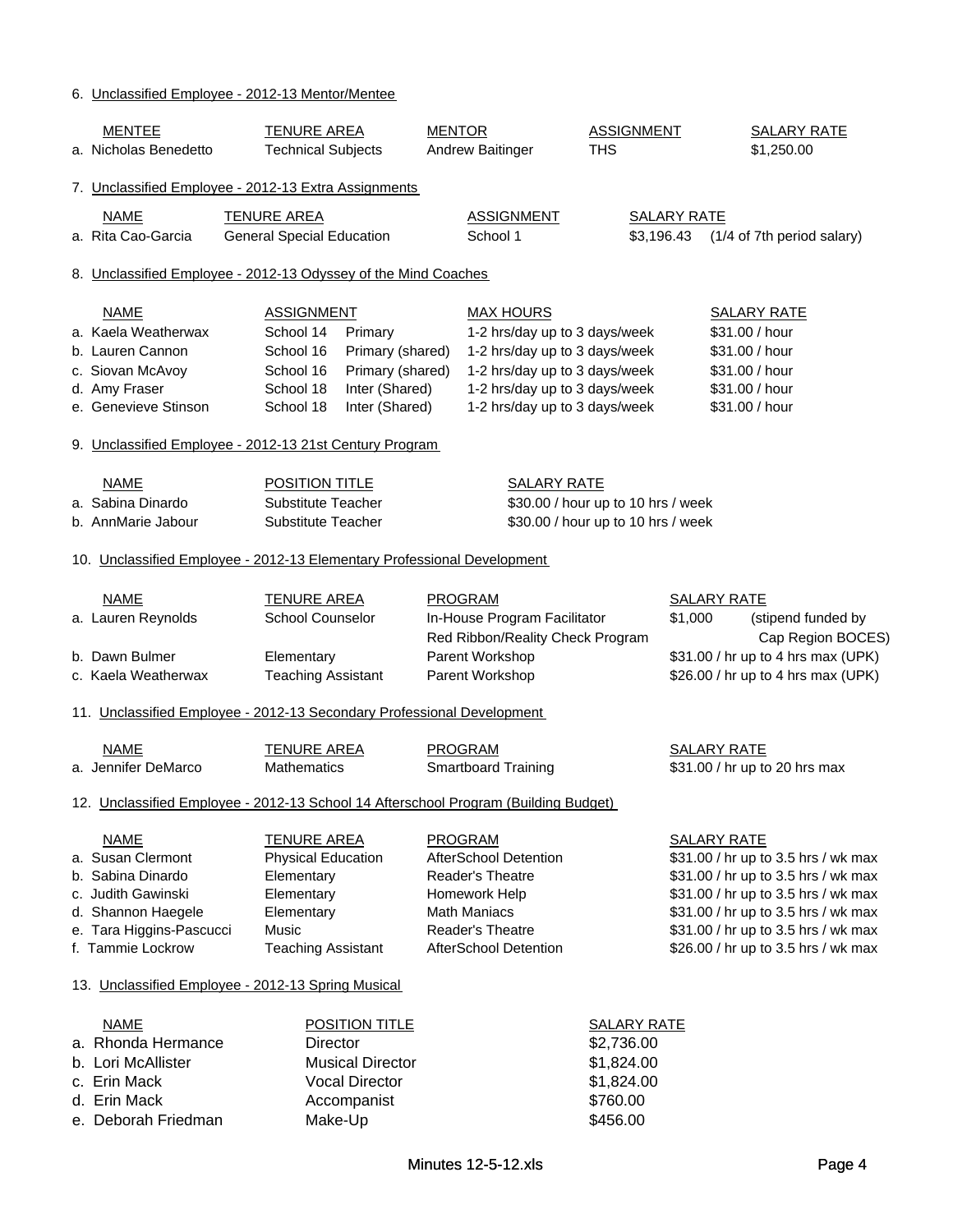| f. Jason Boemio          | Properties                       | \$608.00   |
|--------------------------|----------------------------------|------------|
| g. Cynthia DiDonna-Drake | Set Decoration / Graphic Art     | \$1,216.00 |
| h. Mark Calkins          | Set Construction / Stage Manager | \$1,824.00 |

14. Unclassified Employee - 2012-13 Substitutes

| <b>NAME</b>       | <b>CERTIFIED</b> | <b>UNCERTIFIED</b> | <b>TEACHING ASST</b><br>Certified<br>Uncertified | <b>HOME TUTOR</b><br>Certified<br>Uncertified |
|-------------------|------------------|--------------------|--------------------------------------------------|-----------------------------------------------|
|                   | (\$100.00 / day) | (\$90.00 / day)    | \$12.00 / hour)                                  | (\$31.00 / hour)                              |
| Shannon Behan     | х                |                    |                                                  |                                               |
| Joni Boland       |                  |                    | Χ                                                |                                               |
| Claire Davis      |                  |                    | Χ                                                |                                               |
| Joan Decker       |                  |                    | X                                                |                                               |
| Lawrence DePaulo  |                  |                    |                                                  | Χ                                             |
| Kevin Fitzpatrick |                  |                    |                                                  |                                               |
| Jennifer Gall     |                  |                    | Χ                                                |                                               |
| Colleen McGuirk   |                  |                    | Χ                                                |                                               |
| Kyle O'Brien      |                  |                    | X                                                |                                               |
| Brionna Whitman   |                  |                    | Χ                                                |                                               |
| Kyle Yager        |                  | Х                  |                                                  |                                               |

B. Staff Matters - Classified (Reviewed by K. Miaski)

# **Mrs. Wager-Rounds made a motion for Consent Agenda for Items 1-8. Second: Mr. Strang C id 9 0 Carried: 9-0**

BE IT RESOLVED, that the Board of Education of the Enlarged City School District of Troy, NY, hereby accepts the recommendation of the Superintendent to approve the following classified personnel actions:

## 1. Classified Employee - Retirements

| <b>NAME</b>                               | POSITION TITLE            | % SERVICE | <b>ASSIGNMENT</b>                           | EFFECTIVE DATES                                        |
|-------------------------------------------|---------------------------|-----------|---------------------------------------------|--------------------------------------------------------|
| a. Julia lelapi                           | Typist                    | 100%      | PPS / SpecEd                                | 11/30/12                                               |
|                                           |                           |           |                                             | (amend resolution on BOE Agenda 11/19/12, green sheet) |
| 2. Classified Employee - Resignations     |                           |           |                                             |                                                        |
|                                           |                           |           |                                             |                                                        |
| <b>NAME</b>                               | <b>POSITION TITLE</b>     | % SERVICE | <b>ASSIGNMENT</b>                           | <b>EFFECTIVE DATES</b>                                 |
| a. Christopher Smith                      | <b>Computer Systems</b>   | 100%      | <b>District</b>                             | 10/23/12                                               |
|                                           | Engineer                  |           |                                             |                                                        |
| b. BillyRoy McLaughlin                    | <b>Computer Network</b>   | 100%      | <b>District</b>                             | 11/16/12                                               |
|                                           | Engineer                  |           | (amend date on BOE Agenda 11/19/12, page 2) |                                                        |
|                                           |                           |           |                                             |                                                        |
| 3. Classified Employee - Leave of Absence |                           |           |                                             |                                                        |
|                                           |                           |           |                                             |                                                        |
| <b>NAME</b>                               | <b>POSITION TITLE</b>     | % SERVICE | <b>ASSIGNMENT</b>                           | EFFECTIVE DATES                                        |
| a. Julia lelapi                           | Typist                    | 100%      | PPS / SpecEd                                | 11/5/12 - 11/30/12                                     |
|                                           |                           |           |                                             | (amend resolution on BOE Agenda 11/19/12, green sheet) |
| b. MaryEllen Kebart                       | <b>Physical Therapist</b> | 100%      | Elementary                                  | 11/26/12 - 6/30/13                                     |
|                                           |                           |           |                                             |                                                        |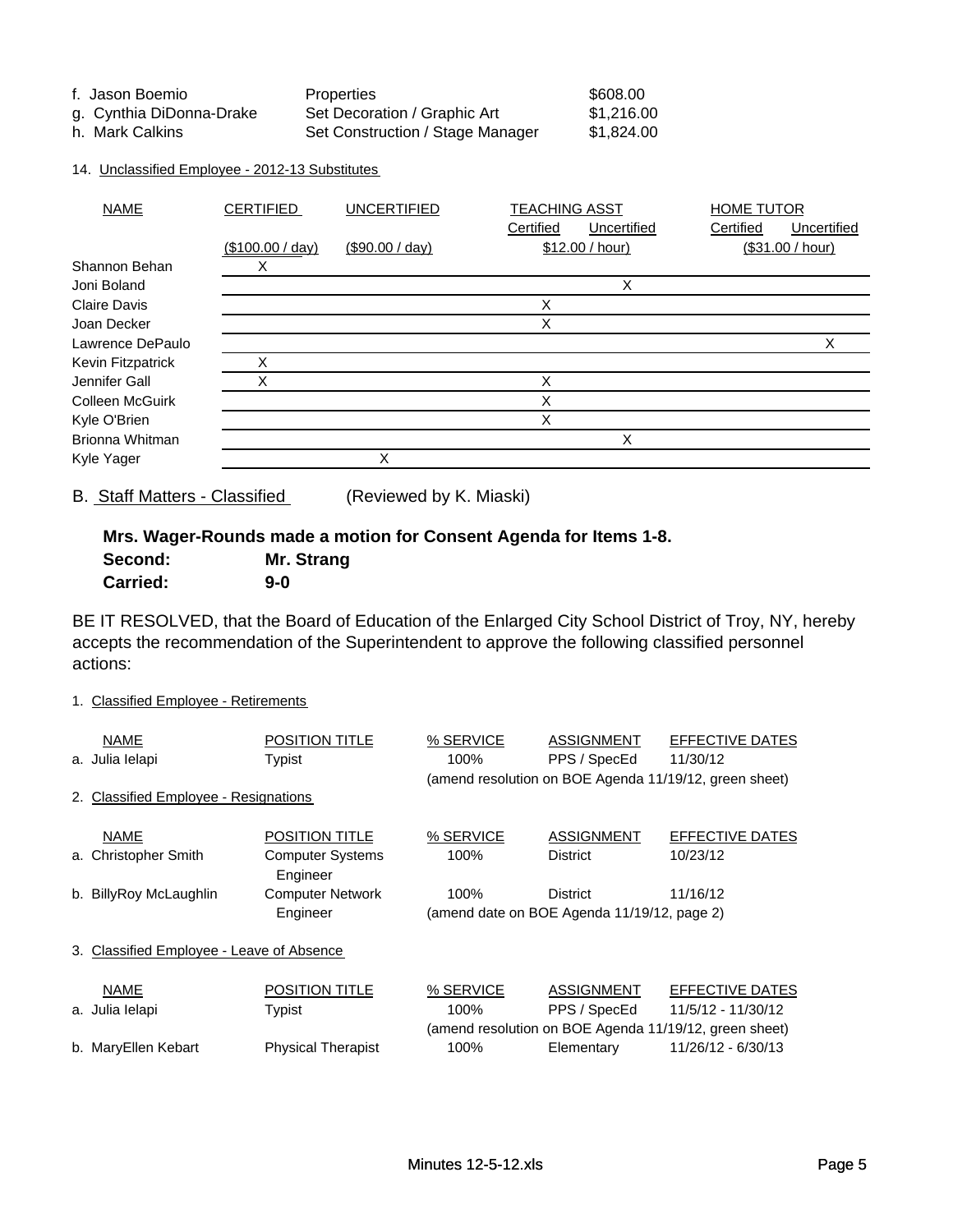#### 4. Classified Employee - Provisional Appointments

| <b>NAME</b>                       | <b>POSITION TITLE</b>                                        | % SERVICE    | <b>ASSIGNMENT</b>    | <b>EFFECTIVE DATE</b> | <b>SALARY RATE</b>      |
|-----------------------------------|--------------------------------------------------------------|--------------|----------------------|-----------------------|-------------------------|
| a. Tarek Abdallah                 | <b>Computer Systems</b>                                      | 100%         | <b>District</b>      | 12/26/12              | \$70,792                |
|                                   | Engineer                                                     |              |                      |                       | (S-1, Gr 34A)           |
| b. James McClure III              | <b>Computer Network</b>                                      | 100%         | <b>District</b>      | 12/10/12              | \$70,792                |
|                                   | Engineer                                                     |              |                      |                       | (S-1, Gr 34A)           |
|                                   | 5. Classified Employee - 2012-13 Winter Sports Support Staff |              |                      |                       |                         |
|                                   |                                                              |              |                      |                       |                         |
| <b>NAME</b>                       | POSITION TITLE                                               |              | <b>SALARY RATE</b>   |                       |                         |
| <b>Curtis Nobles</b>              | Score & TimeKeeper                                           |              | \$26.00 / game       |                       |                         |
|                                   |                                                              |              |                      |                       |                         |
|                                   | 6. Classified Employee - 2012-13 Substitutes                 |              |                      |                       |                         |
|                                   |                                                              |              |                      |                       |                         |
| <b>NAME</b>                       | <b>CLERK</b>                                                 | <b>NURSE</b> | <b>MONITOR</b>       | <b>TEACHER AIDE</b>   | <b>MAINT WORKER</b>     |
|                                   | (\$11 / hr)                                                  | (\$14 / hr)  | (\$10 / hr)          | (\$10 / hr)           | (\$11 / hr)             |
| Denise Napoli                     |                                                              |              | X                    | X                     |                         |
| 7. 2012-13 Volunteers             |                                                              |              |                      |                       |                         |
|                                   |                                                              |              |                      |                       |                         |
| SCHOOL 14                         | School 18                                                    |              |                      |                       |                         |
| Jolene Wiltshire                  | Colleen Kern                                                 |              |                      |                       |                         |
|                                   | Sarah Lubking                                                |              |                      |                       |                         |
|                                   | Opening Doors Pre-K Program (SUNYA & Sage College)           |              |                      |                       |                         |
| School 2                          | School 14                                                    |              | DMS (School 12)      |                       |                         |
| Linda English                     | Danielle lacullo                                             |              | <b>Eleanor Ayres</b> |                       | Alexander Nassrelgrgawi |
| Rebecca Slutzky                   | Juliane Reggero                                              |              | Martin Biskup        | Elizabeth Raffanello  |                         |
|                                   | Renata Vaysman                                               |              | <b>Judy Falk</b>     | Stephanie Saturne     |                         |
|                                   |                                                              |              | George Hannah        | Kristen Uhl           |                         |
|                                   |                                                              |              | Erin Herkenham       | Renata Vaysman        |                         |
|                                   |                                                              |              | Kelly Maday          | Trish Zima            |                         |
| <b>RPI Women's Hockey Players</b> |                                                              |              |                      |                       |                         |

BE IT RESOLVED, that the Board of Education of the Enlarged City School District of Troy, NY, hereby accepts the recommendation of the Superintendent to approve the Rensselaer Polytechnic Institute Women's Ice Hockey Program's head coach (John Burke), assistant coaches (Melanie Green, Brent Hill) and women's ice hockey players (24) to volunteer to work with elementary students at Troy City School District throughout the 2012-13 school year.

## RPI Alpha Phi Sorority

BE IT RESOLVED, that the Board of Education of the Enlarged City School District of Troy, NY, hereby accepts the recommendation of the Superintendent to approve the Rensselaer Polytechnic Institute Alpha Phi Sorority Vice President of Campus Affairs (Brittney Shkil) and (20) sorority sisters to volunteer to work with students at School 14 during the month of December 2012.

# 8. Classified Employee - Create Titles

| <b>POSITION TITLE</b>              | EFFECTIVE DATES |
|------------------------------------|-----------------|
| a. Deputy Treasurer                | 1/1/2013        |
| b. Facilitator for Data Technology | 12/6/2012       |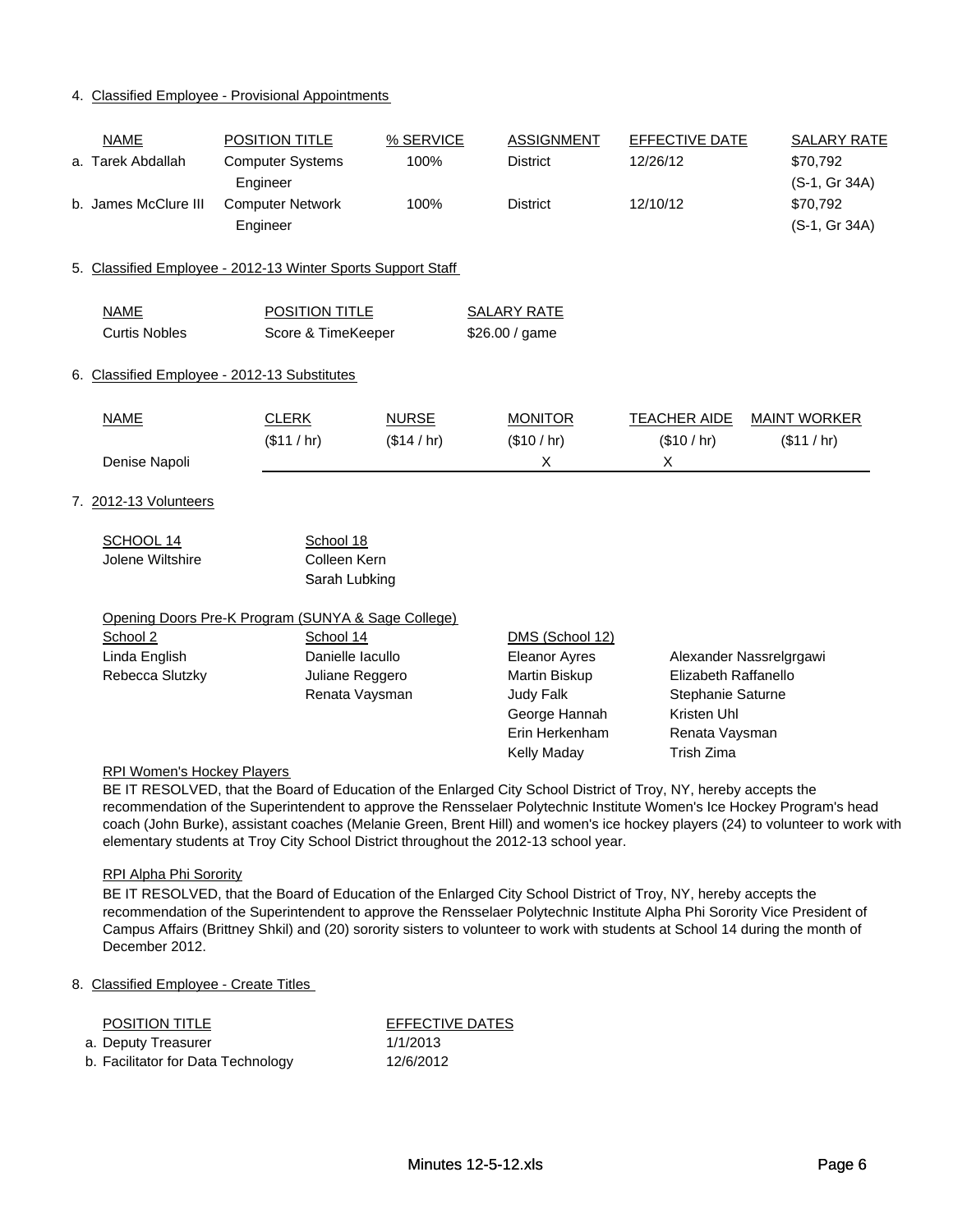# XII. SUPERINTENDENT'S RECOMMENDATIONS - PROGRAMS (reviewed by J. Carmello)

**Mrs. Wager-Rounds made a motion for Consent Agenda for Items 1-7. Second: Mr. Mayo Carried: 9-0**

# 1. Contract - Debefore Records (ReadNex) (Addendum I)

BE IT RESOLVED, that the Board of Education of the Enlarged City School District of Troy, hereby accepts the recommendation of the Superintendent to approve a contract with Debefore Records for ReadNex Poetry Squad workshops at Doyle Middle School from November 27, 2012 through January 30, 2013 in the amount of \$8,000 to be paid from 21st Century funds.

2. Contract - St. Catherine's Center for Children (Addendum II)

BE IT RESOLVED, that the Board of Education of the Enlarged City School District of Troy, hereby accepts the recommendation of the Superintendent to approve a contract with St. Catherine's Center for Children for special education services for 1 student from September 1, 2012 through June 30, 2013 at a rate of \$89.43 per day for 1:1 aide to be paid from special education funds.

3. Contract - St. Colman's Home, Inc. (summer) (Addendum III)

BE IT RESOLVED, that the Board of Education of the Enlarged City School District of Troy, hereby accepts the recommendation of the Superintendent to approve a contract with St. Colman's Home Inc. for special education services for 1 student from July 1, 2012 to August 31, 2012 at a rate of \$89.43 per day for 1:1 aide to be paid from special education funds.

4. Contract - St. Colman's Home, Inc. (2012-13) (Addendum IV)

BE IT RESOLVED, that the Board of Education of the Enlarged City School District of Troy, hereby accepts the recommendation of the Superintendent to approve a contract with St. Colman's Home Inc. for special education services for 1 student from September 4, 2012 through June 30, 2013 at a rate of \$89.43 per day for 1:1 aide to be paid from special education funds.

5. Contract - Rensselaer County Chapter of ARC (summer) (Addendum V)

BE IT RESOLVED, that the Board of Education of the Enlarged City School District of Troy, hereby accepts the recommendation of the Superintendent to approve a contract with Rensselaer County Chapter of ARC for special education services for 29 students from July 2, 2012 through August 10, 2012 at a rate of \$5329.23 for 6-week program to be paid from special education funds.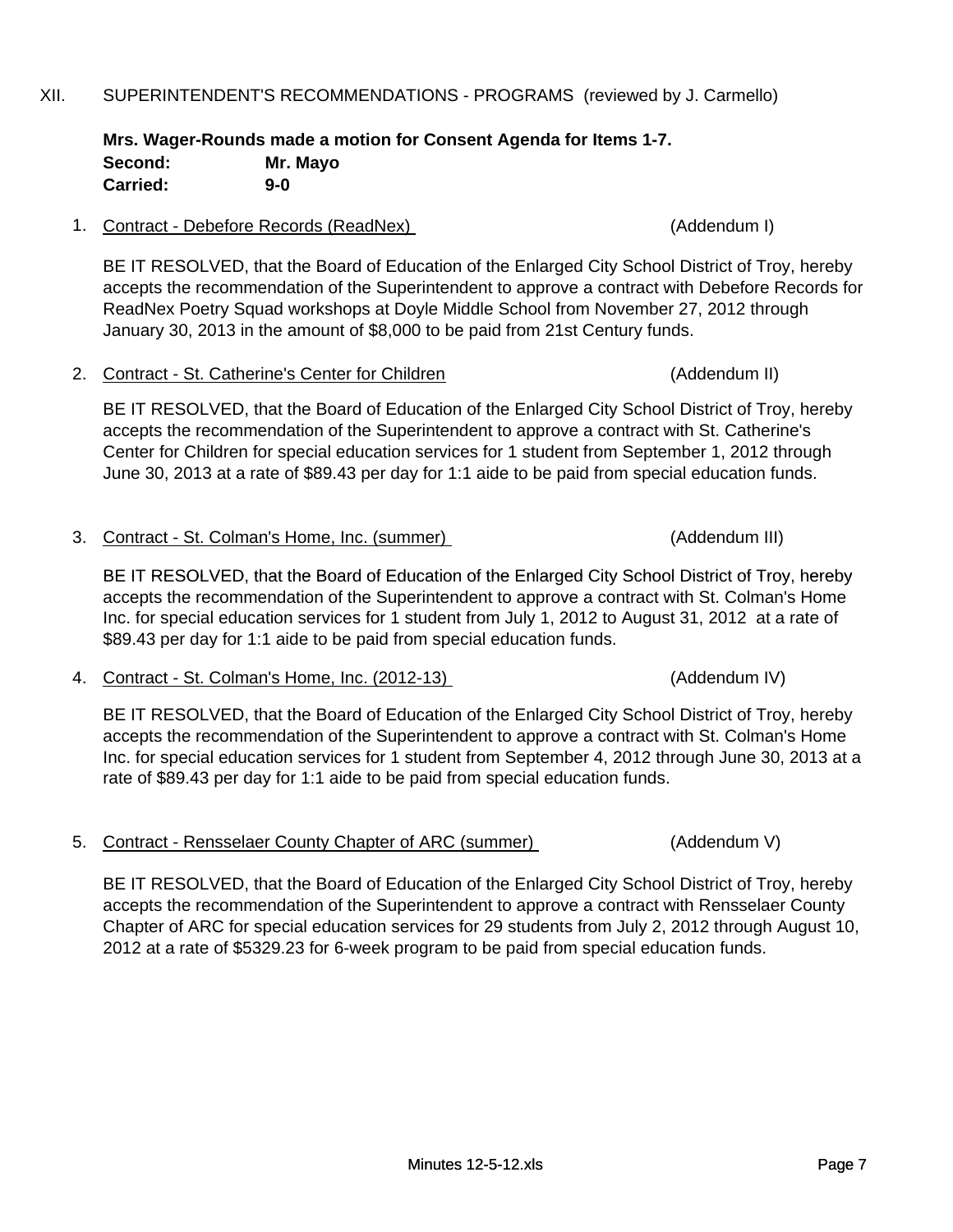## 6. Contract - Rensselaer County Chapter of ARC (2012-13) (Addendum VI)

BE IT RESOLVED, that the Board of Education of the Enlarged City School District of Troy, hereby accepts the recommendation of the Superintendent to approve a contract with Rensselaer County Chapter of ARC for special education services for 19 students from September 1, 2012 through June 30, 2013 at a rate of \$106,596.67 for 10-month program to be paid from special education funds.

## 7. Special Education Placements (Addendum VII)

BE IT RESOLVED, that the Committee on Special Education has submitted to the Board of Education students having the registration numbers as listed in the attached addendum in classes for students with special needs.

# XIII. SUPERINTENDENT'S RECOMMENDATIONS - BUSINESS FINANCE (reviewed by M. O'Neill)

# **Mrs. Wager-Rounds made a motion for Consent Agenda for Items 1 and 2. Carried: 9-0 Second: Mr. Strang**

# 1. Financial Reports (October) (Addendum VIII)

BE IT RESOLVED, that the Board of Education, upon the recommendation of the Superintendent, hereby approves the following financial reports: hereby approves the following financial

- a. Budget Transfers
- b. Internal Claims Auditor Report
- c. Treasurer's Report
- d. Budget Status Reports
- e. Student Activity Fund

# 2. Donations

BE IT RESOLVED, that the Board of Education, upon the recommendation of the Superintendent, hereby accepts the following donations:

| Donor                      | <b>Purpose</b>                      | Amount    |
|----------------------------|-------------------------------------|-----------|
| Kiwanis Club of Troy, Inc. | CHS - field trip to nursing home    | \$106.00  |
| C. Halloran                | THS - field trip via Yankee Trails  | \$1300.00 |
| L. Stukenborg              | PS16 - 5th grade t-shirt fundraiser | \$723.00  |

# **XIV. BOARD RESOLUTIONS**

**Mrs. Wager-Rounds made a motion for Item 1 (New Name for DMS).**

| <b>Second:</b>     | Mr. Strang                                                              |
|--------------------|-------------------------------------------------------------------------|
| <b>Discussion:</b> | Ms. Walsh - changing the name of the Middle School will not change the  |
|                    | inside. Ken Doyle was the backbone of the School District. Mr. and Mrs. |
|                    | Doyle were wonderful people; it appears we are ashamed of the name.     |
|                    | She thinks we will regret this decision.                                |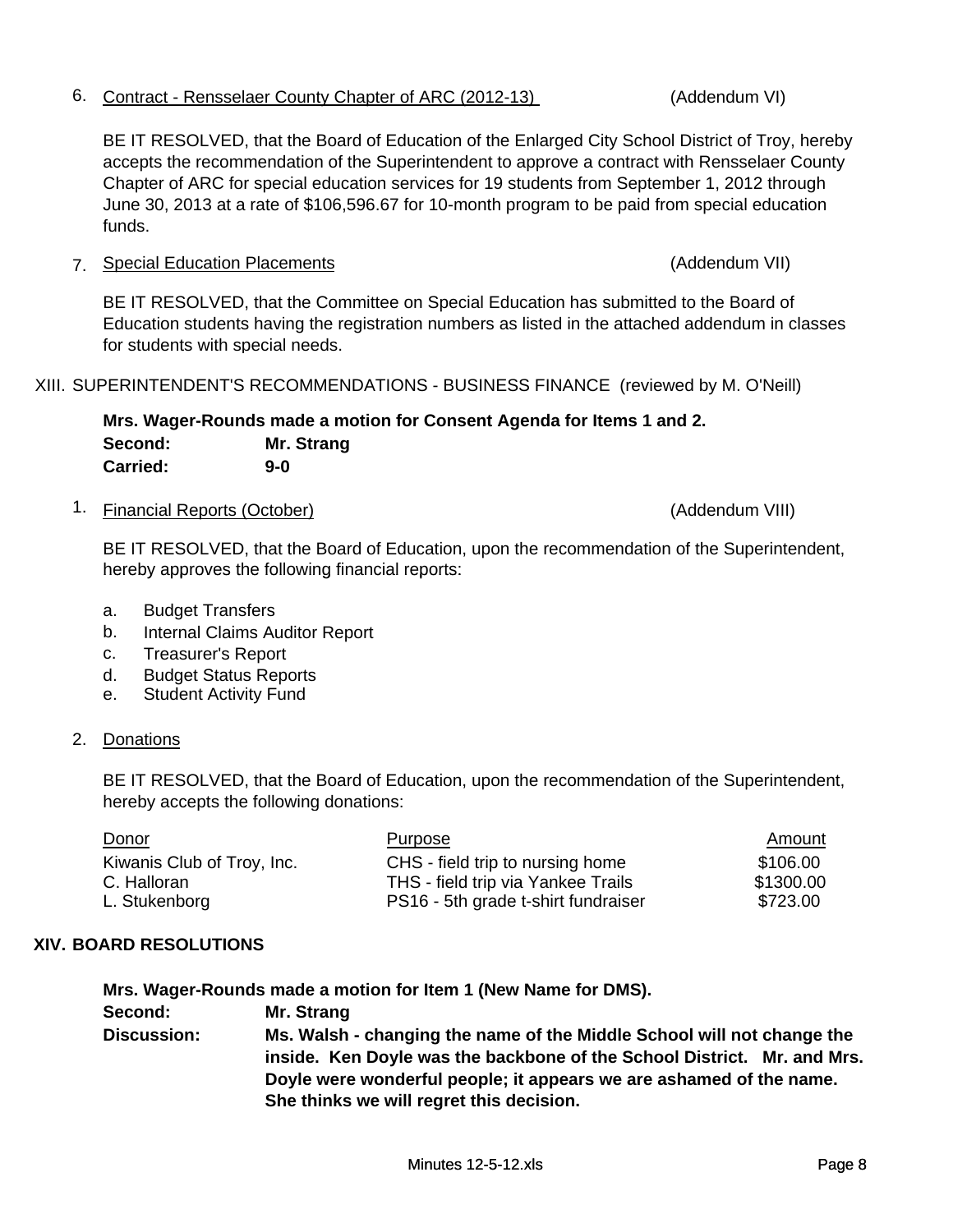**Mrs. Harvin - There was a reason for naming the Middle School as W. Kenneth Doyle MS. She is against this. It is a disgrace and an insult to Mr. Doyle and his family.** 

**Mrs. Harvin requested a roll call be taken for the vote. Mr. Mayo - We have discussed this at past meetings.**

## **Roll Call:**

|                   | <b>Abstain</b> | Yes |   |
|-------------------|----------------|-----|---|
| I. Clinton        | X              |     |   |
| E. Denio          |                | x   |   |
| C. Harvin         |                |     | x |
| T. Mayo           |                | x   |   |
| J. Schofield      |                | x   |   |
| <b>B.</b> Strang  |                | x   |   |
| <b>M.</b> Tuttman |                |     | x |
| A. Rounds         |                | x   |   |
| M. Walsh          |                |     | x |
|                   |                |     |   |
|                   |                |     |   |

**Carried: 5-3-1**

## 1. Name Change for W. K. Doyle Middle School

BE IT RESOLVED, that the Board of Education of the Enlarged City School District of Troy, NY hereby approves the name change of the W.K. Doyle Middle School to Troy Middle School effective July 1, 2013.

# **Mrs. Wager-Rounds made a motion for Consent Agenda for Item 2 (CSEA MOA). Second: Mr. Strang Carried: 9-0**

2. CSEA - MOA for Unused Accumulated Vacation (Addendum IX)

BE IT RESOLVED, that the Board of Education of the Enlarged City School District of Troy hereby approves the Memorandum of Agreement between the District and CSEA regarding unused accumulated vacation leave for retirements effective December 31, 2012 only.

**Mrs. Wager-Rounds made a motion for Consent Agenda for Item 3 (Disciplinary Charges). Second: Ms. Walsh Carried: 9-0**

3. Section 75 Disciplinary Charges

WHEREAS, disciplinary charges have been filed and served against the employee named on the attached confidential list as "Employee A" (hereinafter referred to as "Subject Employee") pursuant to Section 75 of the Civil Service Law; now, therefore

BE IT RESOLVED, that Alfred T. Riccio be appointed as the Hearing Officer to conduct the hearing required by Civil Service Law Section 75 and make a determination of the disciplinary charges against the Subject Employee, and to make a recommendation thereafter to the Board of Education.

BE IT FURTHER RESOLVED, that pending the hearing and determination of the disciplinary charges against the Subject Employee, said Employee shall be suspended without pay for a period not exceeding thirty (30) days commencing December 5, 2012.